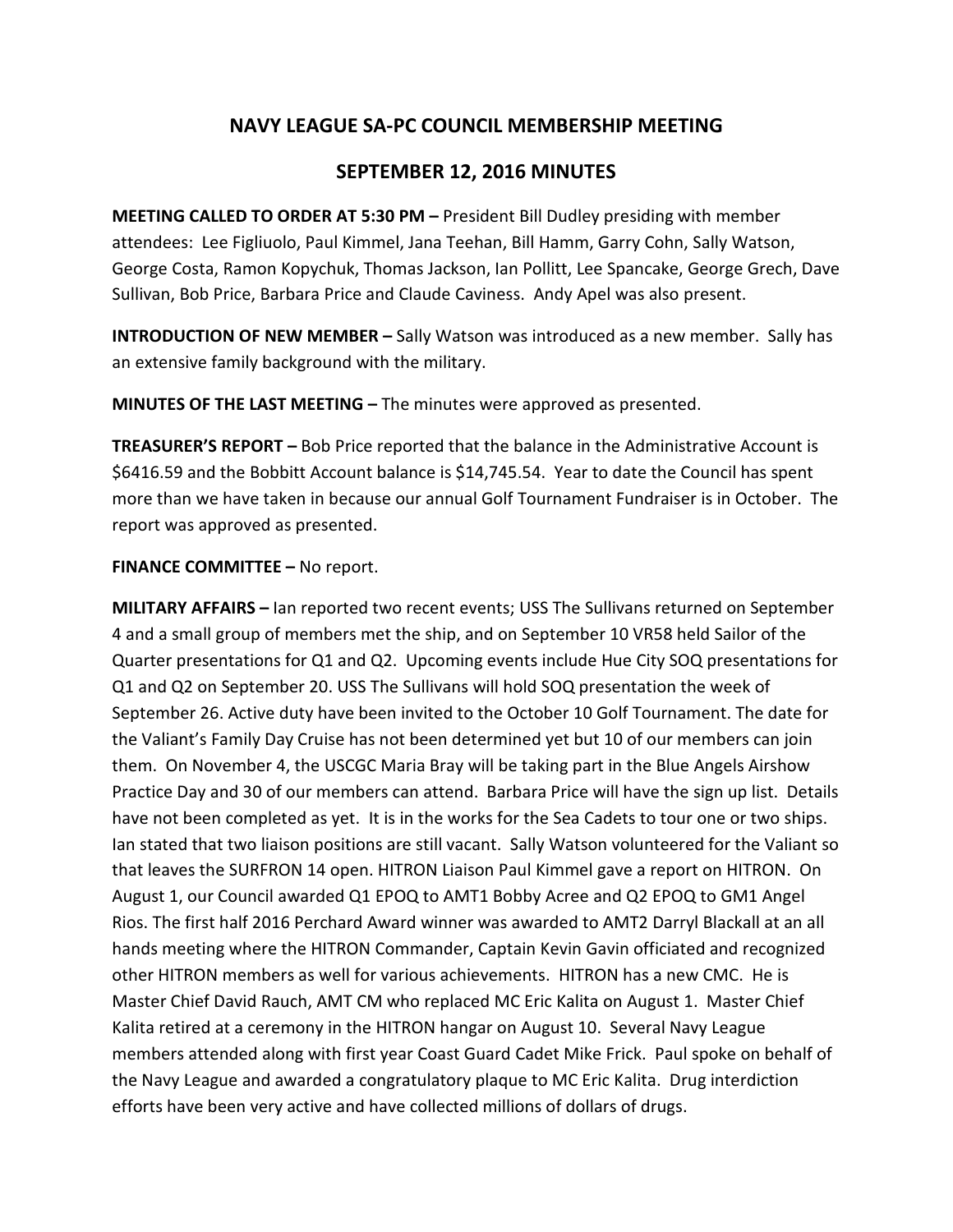**YOUTH PROGRAMS –** Bill Hamm reported that all are invited to Nease High School where the NJROTC is hosting the Chief McFarland Regional Drill Meet. Bill will be presenting some of the trophies on behalf of the SAPC Navy League as he does every year. It will start about 0700 and trophies will be presented about 1530 hours. Bill reported on the St. Augustine Naval Sea Cadet Battalion. On September 10 they just completed a weekend co-drill with Daytona Division at Camp Blanding utilizing the base rappelling towers. On September 24/25 the Battalion is hosting the Mayport Division again at Camp Blanding since our Battalion has the trained skills and equipment they have extended rappelling skills to these other units. The Battalion will be volunteering to park cars at the St. Johns Fairgrounds again this year. The sponsors, the St. Johns Cattlemen's Association, have offered a generous donation as they have every year. The climate controlled shared space offered by the Council is most welcome. The sensitive gear will be moved soon. The cost for the 15 x 15 unit is \$65. Tentative dates for the tour on USS The Sullivans could possibly be October 17 or January 4.

## **MEMBERSHIP/RETENTION –** No report.

**COMMUNICATIONS –** Lee reported that the deadline to submit information for the Bosuns Locker is the end of this month. Lee reported that he was able to negotiate a better rate this year for the Golf Tournament. There are 16 foursomes so far, including four military foursomes (Valiant, HITRON, Hammer and VR58) and one mixed. Claude says that ANT has a foursome also. There are 12 Palm Coast hole sponsors totaling \$1700 and 2 in kind. St. Augustine area has 8 hole sponsors for \$800. There are cash donations of \$3000. Lee has 26 golf certificates for foursomes for either the raffle or the blind auction, and 16 - \$25 restaurant gift cards. Lee has ordered hats and logo golf balls. Lee is inviting Ike Harris, who is a former NFL player and retired Chairman of Cigna. Jana is still working on BIC players and asked if they would play at no charge. Lee said that active duty have played for free in the past, and probably would this year, but if not there might be a small fee of \$15 - \$20 per player. Dave Sullivan should get the money from the St. Augustine Hyundai dealership on October 1 for the hole- in- one insurance.

**LEGISLATIVE AFFAIRS: NE FLORIDA AREA -** Dave reported that there are big changes in the LCS design. Tri hulls will be on the west coast and mono hulls will be on the east coast. Mayport will get permanent modules. VR58 is out of money and has to wait until next year to fill some positions. Other areas are out of money as well and the new military budget cant get approved by October1.

**NEW BUSINESS –** The Financial Oversight Committee recommended to the BOD and the Board approved to raise the local dues from \$17 to \$25 for member and spouse, to take effect January 1.